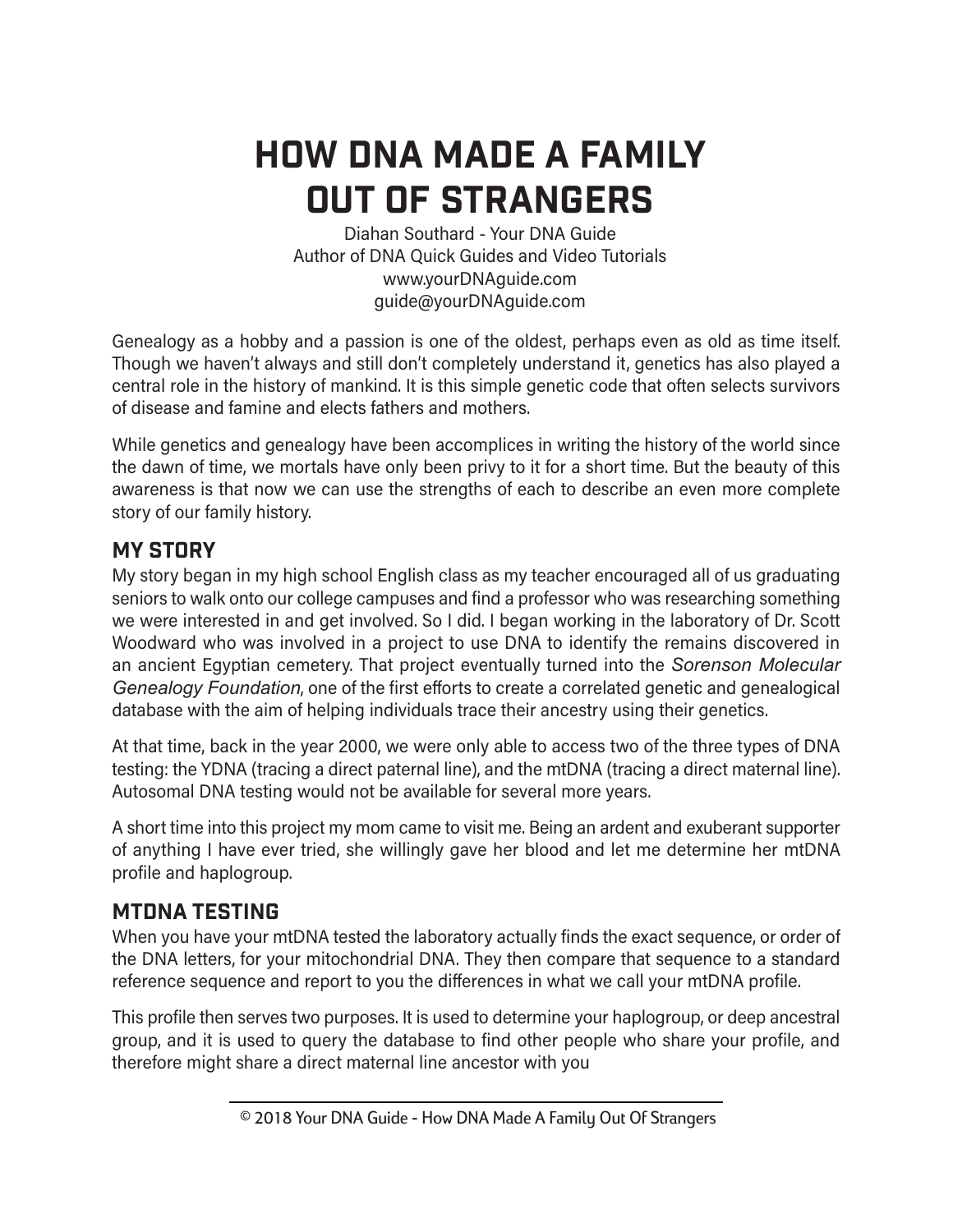We were very interested in any information this mtDNA could provide as we did not know anything about my mom's biological family. My mom turned out to be in haplogroup W, which was a bit of a surprise, I assumed we would be in haplogroup H, like most of the rest of Western Europe. This was especially interesting as my mom's dad swore that he saw her biological mother, and that she was Polish. As it turns out, significant portions of individuals in haplogroup W are from Poland!

#### *mtDNA Matching*

A couple of years later my mom's mtDNA was migrated into a public database called *GeneTree* and we began to find our first matches. Now, mtDNA matching often does not meet expectations. Even having an exact match with another individual does not guarantee a recent common maternal ancestor. But there was that possibility. However, instead of being excited about the possibility of finding biological relatives we were suddenly very hesitant.

**Tip:** Be patient. We are all in this genetic genealogy thing for different reasons. It might seem like everyone who is tested must have wanted to know everything about his or her family history, but it is not the case. Just because you reach out once and are rebuffed, doesn't mean you shouldn't try again.

#### *Autsomal DNA Testing*

Our story resumes in 2007 when autosomal DNA testing became available. Autosomal DNA testing, unlike the YDNA and mtDNA tests, is not limited to a direct paternal or direct maternal line, but can give you information about both your mom's and your dad's side of your family. The first company to offer the autosomal DNA test was called *23andMe* (23andMe.com), and they were also offering health information, which my mom found very interesting.

**Tip:** Be aware that taking any test from any major genetic genealogy testing company can result in a DNA profile that could reveal information about your health. While only 23andMe actively reports that information to those tested, you can obtain your own report from promethease.com.

While we were tested looking for health information, we also received a list of locations where my mom's ancestry was likely from, as well as a match list- people who were her biological relatives. We reached out to one of them.

# Ethics in Genetic Genealogy

Ultimately, contacting individuals who may not know about your branch of the family is not new to genetic genealogy, these kinds of discoveries have been a part of genealogy from the start. But it is important to realize the ethical implications of your search and to ensure that you are taking other's feelings and rights into consideration.

**Tip:** When reaching out to one of your matches, keep your correspondence short and sweet. No need to share all of your genealogy at this point, just ask a simple direct question, be personable, and encourage a response.

Modified from Blaine Bettinger's book, *The Family Tree Guide To DNA Testing and Genetic*